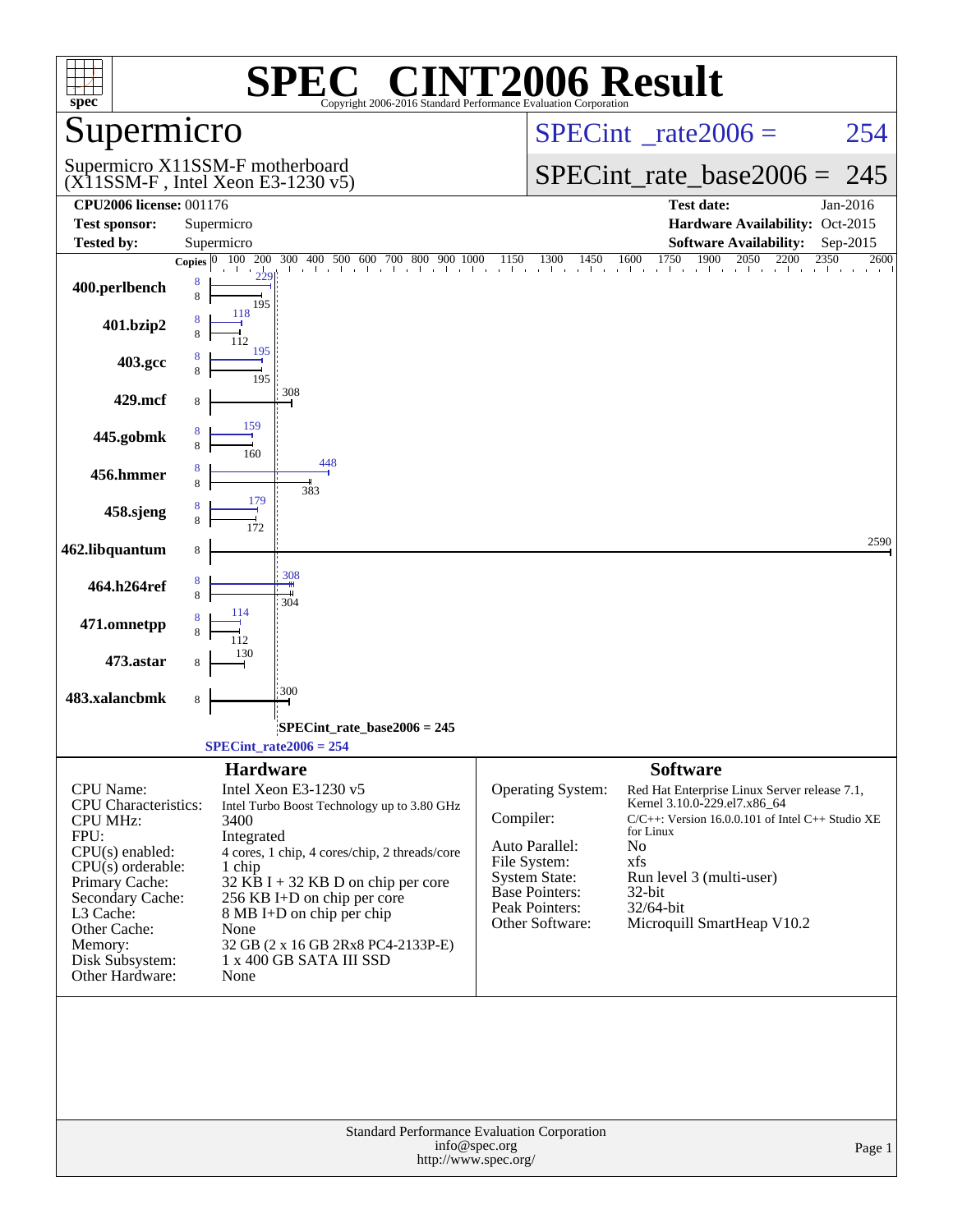

### Supermicro

#### (X11SSM-F , Intel Xeon E3-1230 v5) Supermicro X11SSM-F motherboard

SPECint rate $2006 = 254$ 

## [SPECint\\_rate\\_base2006 =](http://www.spec.org/auto/cpu2006/Docs/result-fields.html#SPECintratebase2006) 245

**[CPU2006 license:](http://www.spec.org/auto/cpu2006/Docs/result-fields.html#CPU2006license)** 001176 **[Test date:](http://www.spec.org/auto/cpu2006/Docs/result-fields.html#Testdate)** Jan-2016 **[Test sponsor:](http://www.spec.org/auto/cpu2006/Docs/result-fields.html#Testsponsor)** Supermicro Supermicro **[Hardware Availability:](http://www.spec.org/auto/cpu2006/Docs/result-fields.html#HardwareAvailability)** Oct-2015 **[Tested by:](http://www.spec.org/auto/cpu2006/Docs/result-fields.html#Testedby)** Supermicro **Supermicro [Software Availability:](http://www.spec.org/auto/cpu2006/Docs/result-fields.html#SoftwareAvailability)** Sep-2015

### **[Results Table](http://www.spec.org/auto/cpu2006/Docs/result-fields.html#ResultsTable)**

|                                                                                                          | <b>Base</b><br><b>Peak</b> |                |            |                |            |                |                  |                |                |              |                |              |                |              |
|----------------------------------------------------------------------------------------------------------|----------------------------|----------------|------------|----------------|------------|----------------|------------------|----------------|----------------|--------------|----------------|--------------|----------------|--------------|
| <b>Benchmark</b>                                                                                         | <b>Copies</b>              | <b>Seconds</b> | Ratio      | <b>Seconds</b> | Ratio      | <b>Seconds</b> | Ratio            | <b>Copies</b>  | <b>Seconds</b> | <b>Ratio</b> | <b>Seconds</b> | <b>Ratio</b> | <b>Seconds</b> | <b>Ratio</b> |
| 400.perlbench                                                                                            |                            | 400            | 196        | 401            | 195        | 401            | 195 <sub>l</sub> |                | 342            | 228          | 342            | 229          | 342            | <u>229</u>   |
| 401.bzip2                                                                                                |                            | 687            | 112        | 693            | 111        | 677            | 114              | 8              | 655            | 118          | 653            | <b>118</b>   | 651            | 119          |
| $403.\mathrm{gcc}$                                                                                       |                            | 328            | 196        | 330            | 195        | 330            | <b>195</b>       |                | 328            | 197          | 331            | 194          | 330            | <u>195</u>   |
| $429$ .mcf                                                                                               |                            | 237            | <b>308</b> | 237            | 307        | 236            | 309              |                | 237            | 308          | 237            | 307          | 236            | 309          |
| $445$ .gobmk                                                                                             |                            | 526            | 160        | 526            | 160        | 526            | 160l             | 8              | 528            | 159          | 528            | <u>159</u>   | 528            | 159          |
| 456.hmmer                                                                                                |                            | 195            | 384        | 195            | 383        | 197            | 378              | 8              | 167            | 448          | 166            | 451          | 166            | 448          |
| $458$ .sjeng                                                                                             | 8                          | 563            | 172        | 563            | 172        | 562            | 172              |                | 541            | 179          | 540            | 179          | 541            | <u>179</u>   |
| 462.libquantum                                                                                           |                            | 64.0           | 2590       | 64.0           | 2590       | 63.9           | 2590             | 8              | 64.0           | 2590         | 64.0           | 2590         | 63.9           | 2590         |
| 464.h264ref                                                                                              |                            | 584            | 303        | 564            | 314        | 583            | 304              | 8              | 575            | 308          | 560            | 316          | 586            | 302          |
| 471.omnetpp                                                                                              |                            | 448            | 112        | 448            | <b>112</b> | 449            | 111              |                | 437            | 114          | 436            | 115          | 437            | <u>114</u>   |
| 473.astar                                                                                                |                            | 431            | <b>130</b> | 431            | 130        | 432            | 130              | $\overline{8}$ | 431            | 130          | 431            | 130          | 432            | 130          |
| 483.xalancbmk                                                                                            |                            | 184            | 300        | 185            | 298        | 184            | 300l             | 8              | 184            | 300          | 185            | 298          | 184            | 300          |
| Results appear in the order in which they were run. Bold underlined text indicates a median measurement. |                            |                |            |                |            |                |                  |                |                |              |                |              |                |              |

### **[Submit Notes](http://www.spec.org/auto/cpu2006/Docs/result-fields.html#SubmitNotes)**

 The taskset mechanism was used to bind copies to processors. The config file option 'submit' was used to generate taskset commands to bind each copy to a specific processor. For details, please see the config file.

### **[Operating System Notes](http://www.spec.org/auto/cpu2006/Docs/result-fields.html#OperatingSystemNotes)**

Stack size set to unlimited using "ulimit -s unlimited"

### **[Platform Notes](http://www.spec.org/auto/cpu2006/Docs/result-fields.html#PlatformNotes)**

Standard Performance Evaluation Corporation [info@spec.org](mailto:info@spec.org) As tested, the system used a Supermicro CSE-113MFAC2-R606CB chassis. The chassis is configured with 2 PWS-606P-1R redundant power supply, 1 SNK-P0046P heatsink, as well as 4 FAN-0154L4 middle cooling fan. Sysinfo program /usr/cpu2006/config/sysinfo.rev6914 \$Rev: 6914 \$ \$Date:: 2014-06-25 #\$ e3fbb8667b5a285932ceab81e28219e1 running on X10SRA-01 Tue Jan 12 03:54:20 2016 This section contains SUT (System Under Test) info as seen by some common utilities. To remove or add to this section, see: <http://www.spec.org/cpu2006/Docs/config.html#sysinfo> From /proc/cpuinfo model name : Intel(R) Xeon(R) CPU E3-1230 v5 @ 3.40GHz 1 "physical id"s (chips) 8 "processors" cores, siblings (Caution: counting these is hw and system dependent. The following excerpts from /proc/cpuinfo might not be reliable. Use with Continued on next page

<http://www.spec.org/>

Page 2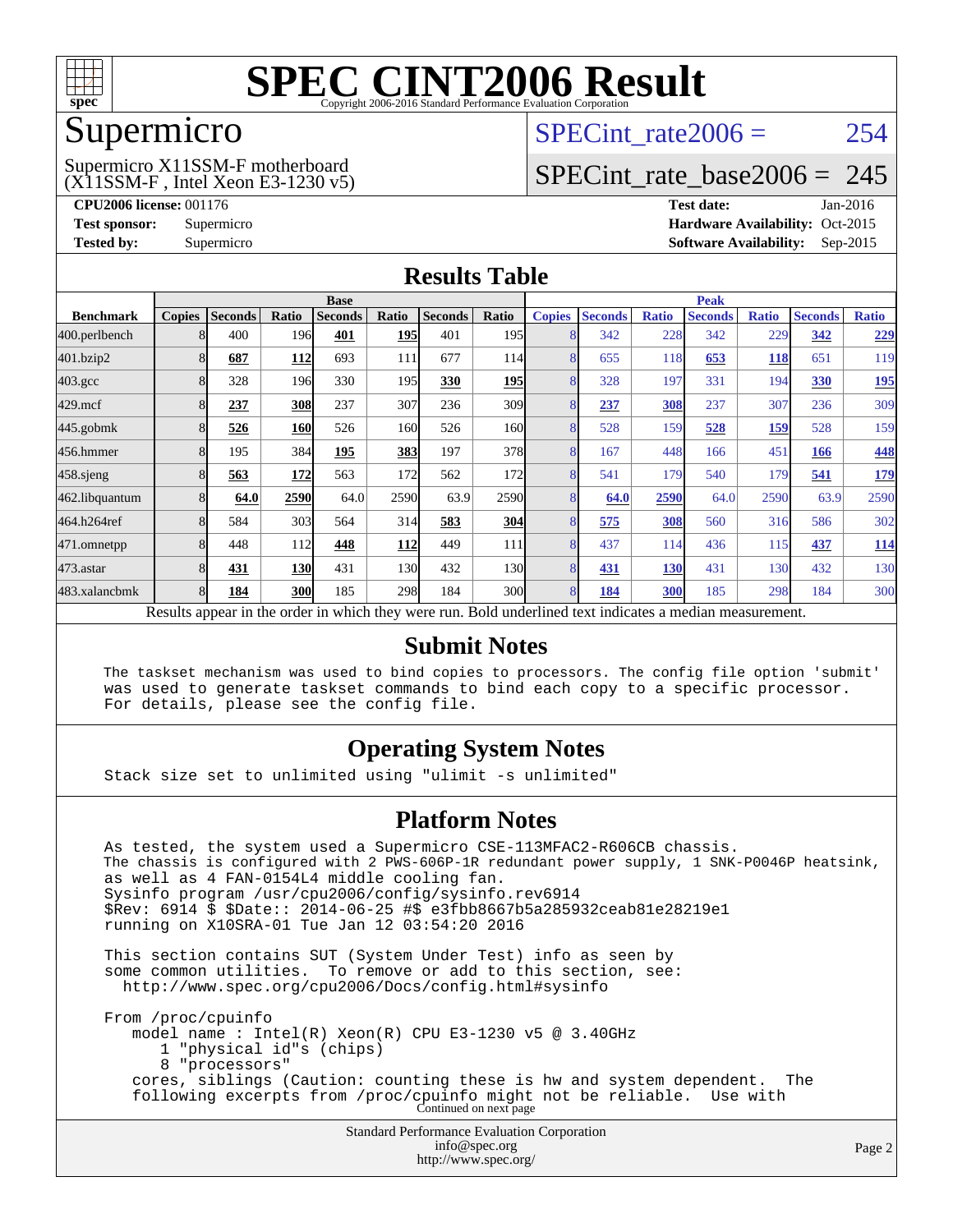

## Supermicro

 $SPECint rate2006 = 254$ 

(X11SSM-F , Intel Xeon E3-1230 v5) Supermicro X11SSM-F motherboard

[SPECint\\_rate\\_base2006 =](http://www.spec.org/auto/cpu2006/Docs/result-fields.html#SPECintratebase2006) 245

**[CPU2006 license:](http://www.spec.org/auto/cpu2006/Docs/result-fields.html#CPU2006license)** 001176 **[Test date:](http://www.spec.org/auto/cpu2006/Docs/result-fields.html#Testdate)** Jan-2016 **[Test sponsor:](http://www.spec.org/auto/cpu2006/Docs/result-fields.html#Testsponsor)** Supermicro Supermicro **[Hardware Availability:](http://www.spec.org/auto/cpu2006/Docs/result-fields.html#HardwareAvailability)** Oct-2015 **[Tested by:](http://www.spec.org/auto/cpu2006/Docs/result-fields.html#Testedby)** Supermicro **Supermicro [Software Availability:](http://www.spec.org/auto/cpu2006/Docs/result-fields.html#SoftwareAvailability)** Sep-2015

### **[Platform Notes \(Continued\)](http://www.spec.org/auto/cpu2006/Docs/result-fields.html#PlatformNotes)**

 caution.) cpu cores : 4 siblings : 8 physical 0: cores 0 1 2 3 cache size : 8192 KB From /proc/meminfo MemTotal: 32768216 kB HugePages\_Total: 0<br>Hugepagesize: 2048 kB Hugepagesize: From /etc/\*release\* /etc/\*version\* os-release: NAME="Red Hat Enterprise Linux Server" VERSION="7.1 (Maipo)" ID="rhel" ID\_LIKE="fedora" VERSION\_ID="7.1" PRETTY\_NAME="Red Hat Enterprise Linux Server 7.1 (Maipo)" ANSI\_COLOR="0;31" CPE\_NAME="cpe:/o:redhat:enterprise\_linux:7.1:GA:server" redhat-release: Red Hat Enterprise Linux Server release 7.1 (Maipo) system-release: Red Hat Enterprise Linux Server release 7.1 (Maipo) system-release-cpe: cpe:/o:redhat:enterprise\_linux:7.1:ga:server uname -a: Linux X10SRA-01 3.10.0-229.el7.x86\_64 #1 SMP Thu Jan 29 18:37:38 EST 2015 x86\_64 x86\_64 x86\_64 GNU/Linux run-level 3 Jan 11 23:19 SPEC is set to: /usr/cpu2006 Filesystem Type Size Used Avail Use% Mounted on /dev/sda2 xfs 183G 5.2G 178G 3% / Additional information from dmidecode: Warning: Use caution when you interpret this section. The 'dmidecode' program reads system data which is "intended to allow hardware to be accurately determined", but the intent may not be met, as there are frequent changes to hardware, firmware, and the "DMTF SMBIOS" standard. BIOS American Megatrends Inc. 1.0b 12/22/2015 Memory: 2x Not Specified Not Specified 2x Samsung M391A2K43BB1-CPB 16 GB 2 rank 2133 MHz (End of data from sysinfo program)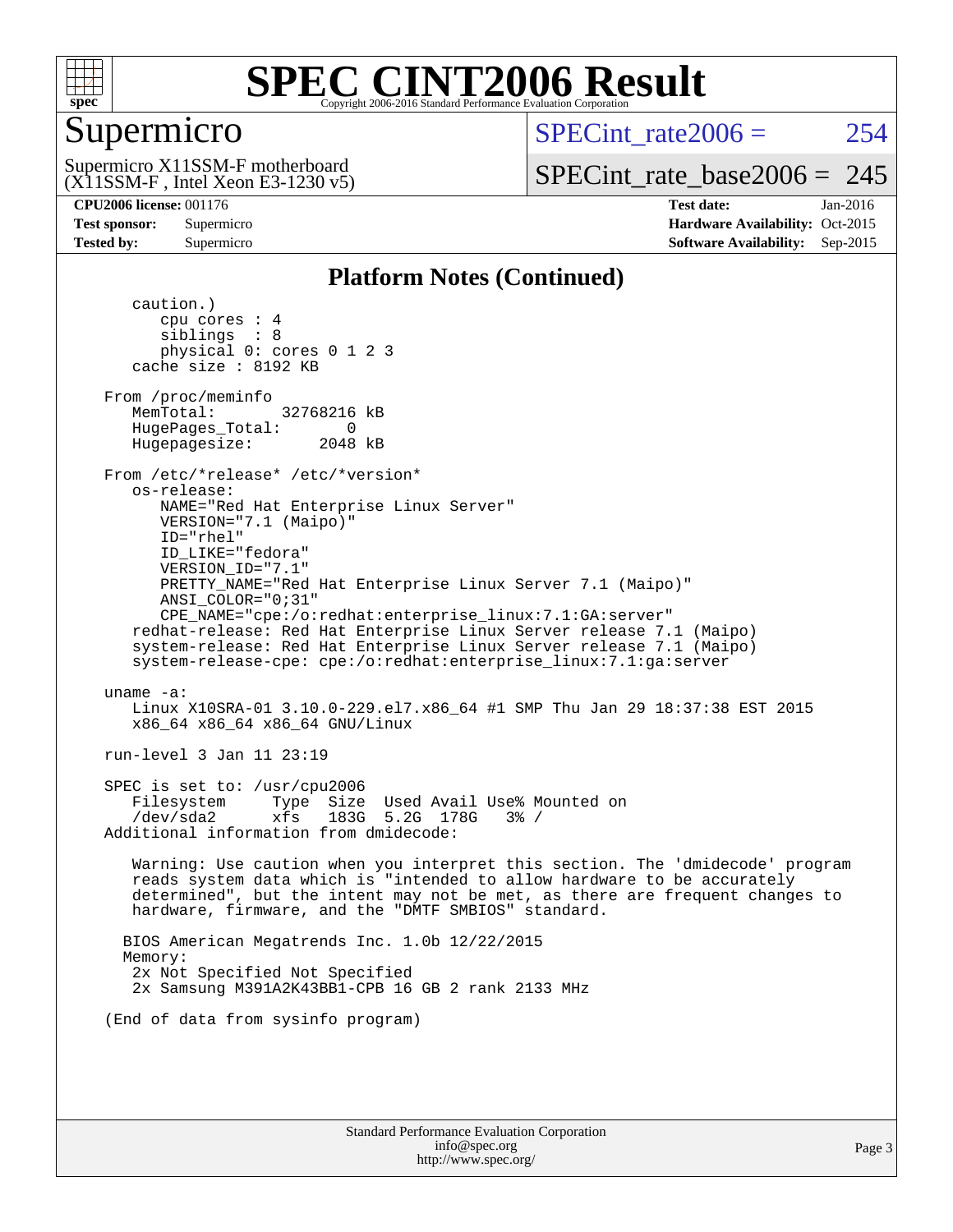

### Supermicro

SPECint rate $2006 = 254$ 

(X11SSM-F , Intel Xeon E3-1230 v5) Supermicro X11SSM-F motherboard

[SPECint\\_rate\\_base2006 =](http://www.spec.org/auto/cpu2006/Docs/result-fields.html#SPECintratebase2006) 245

**[CPU2006 license:](http://www.spec.org/auto/cpu2006/Docs/result-fields.html#CPU2006license)** 001176 **[Test date:](http://www.spec.org/auto/cpu2006/Docs/result-fields.html#Testdate)** Jan-2016 **[Test sponsor:](http://www.spec.org/auto/cpu2006/Docs/result-fields.html#Testsponsor)** Supermicro Supermicro **[Hardware Availability:](http://www.spec.org/auto/cpu2006/Docs/result-fields.html#HardwareAvailability)** Oct-2015 **[Tested by:](http://www.spec.org/auto/cpu2006/Docs/result-fields.html#Testedby)** Supermicro **Supermicro [Software Availability:](http://www.spec.org/auto/cpu2006/Docs/result-fields.html#SoftwareAvailability)** Sep-2015

### **[General Notes](http://www.spec.org/auto/cpu2006/Docs/result-fields.html#GeneralNotes)**

Environment variables set by runspec before the start of the run: LD LIBRARY PATH = "/usr/cpu2006/libs/32:/usr/cpu2006/libs/64:/usr/cpu2006/sh"

 Binaries compiled on a system with 1x Intel Core i5-4670K CPU + 32GB memory using RedHat EL 7.1 Transparent Huge Pages enabled with: echo always > /sys/kernel/mm/transparent\_hugepage/enabled

### **[Base Compiler Invocation](http://www.spec.org/auto/cpu2006/Docs/result-fields.html#BaseCompilerInvocation)**

[C benchmarks](http://www.spec.org/auto/cpu2006/Docs/result-fields.html#Cbenchmarks):

[icc -m32 -L/opt/intel/compilers\\_and\\_libraries\\_2016/linux/compiler/lib/ia32\\_lin](http://www.spec.org/cpu2006/results/res2016q1/cpu2006-20160120-38742.flags.html#user_CCbase_intel_icc_e10256ba5924b668798078a321b0cb3f)

#### [C++ benchmarks:](http://www.spec.org/auto/cpu2006/Docs/result-fields.html#CXXbenchmarks)

[icpc -m32 -L/opt/intel/compilers\\_and\\_libraries\\_2016/linux/compiler/lib/ia32\\_lin](http://www.spec.org/cpu2006/results/res2016q1/cpu2006-20160120-38742.flags.html#user_CXXbase_intel_icpc_b4f50a394bdb4597aa5879c16bc3f5c5)

### **[Base Portability Flags](http://www.spec.org/auto/cpu2006/Docs/result-fields.html#BasePortabilityFlags)**

 400.perlbench: [-D\\_FILE\\_OFFSET\\_BITS=64](http://www.spec.org/cpu2006/results/res2016q1/cpu2006-20160120-38742.flags.html#user_basePORTABILITY400_perlbench_file_offset_bits_64_438cf9856305ebd76870a2c6dc2689ab) [-DSPEC\\_CPU\\_LINUX\\_IA32](http://www.spec.org/cpu2006/results/res2016q1/cpu2006-20160120-38742.flags.html#b400.perlbench_baseCPORTABILITY_DSPEC_CPU_LINUX_IA32)  $401.bzip2: -D$ FILE\_OFFSET\_BITS=64 403.gcc: [-D\\_FILE\\_OFFSET\\_BITS=64](http://www.spec.org/cpu2006/results/res2016q1/cpu2006-20160120-38742.flags.html#user_basePORTABILITY403_gcc_file_offset_bits_64_438cf9856305ebd76870a2c6dc2689ab) 429.mcf: [-D\\_FILE\\_OFFSET\\_BITS=64](http://www.spec.org/cpu2006/results/res2016q1/cpu2006-20160120-38742.flags.html#user_basePORTABILITY429_mcf_file_offset_bits_64_438cf9856305ebd76870a2c6dc2689ab) 445.gobmk: [-D\\_FILE\\_OFFSET\\_BITS=64](http://www.spec.org/cpu2006/results/res2016q1/cpu2006-20160120-38742.flags.html#user_basePORTABILITY445_gobmk_file_offset_bits_64_438cf9856305ebd76870a2c6dc2689ab) 456.hmmer: [-D\\_FILE\\_OFFSET\\_BITS=64](http://www.spec.org/cpu2006/results/res2016q1/cpu2006-20160120-38742.flags.html#user_basePORTABILITY456_hmmer_file_offset_bits_64_438cf9856305ebd76870a2c6dc2689ab) 458.sjeng: [-D\\_FILE\\_OFFSET\\_BITS=64](http://www.spec.org/cpu2006/results/res2016q1/cpu2006-20160120-38742.flags.html#user_basePORTABILITY458_sjeng_file_offset_bits_64_438cf9856305ebd76870a2c6dc2689ab) 462.libquantum: [-D\\_FILE\\_OFFSET\\_BITS=64](http://www.spec.org/cpu2006/results/res2016q1/cpu2006-20160120-38742.flags.html#user_basePORTABILITY462_libquantum_file_offset_bits_64_438cf9856305ebd76870a2c6dc2689ab) [-DSPEC\\_CPU\\_LINUX](http://www.spec.org/cpu2006/results/res2016q1/cpu2006-20160120-38742.flags.html#b462.libquantum_baseCPORTABILITY_DSPEC_CPU_LINUX) 464.h264ref: [-D\\_FILE\\_OFFSET\\_BITS=64](http://www.spec.org/cpu2006/results/res2016q1/cpu2006-20160120-38742.flags.html#user_basePORTABILITY464_h264ref_file_offset_bits_64_438cf9856305ebd76870a2c6dc2689ab) 471.omnetpp: [-D\\_FILE\\_OFFSET\\_BITS=64](http://www.spec.org/cpu2006/results/res2016q1/cpu2006-20160120-38742.flags.html#user_basePORTABILITY471_omnetpp_file_offset_bits_64_438cf9856305ebd76870a2c6dc2689ab) 473.astar: [-D\\_FILE\\_OFFSET\\_BITS=64](http://www.spec.org/cpu2006/results/res2016q1/cpu2006-20160120-38742.flags.html#user_basePORTABILITY473_astar_file_offset_bits_64_438cf9856305ebd76870a2c6dc2689ab) 483.xalancbmk: [-D\\_FILE\\_OFFSET\\_BITS=64](http://www.spec.org/cpu2006/results/res2016q1/cpu2006-20160120-38742.flags.html#user_basePORTABILITY483_xalancbmk_file_offset_bits_64_438cf9856305ebd76870a2c6dc2689ab) [-DSPEC\\_CPU\\_LINUX](http://www.spec.org/cpu2006/results/res2016q1/cpu2006-20160120-38742.flags.html#b483.xalancbmk_baseCXXPORTABILITY_DSPEC_CPU_LINUX)

### **[Base Optimization Flags](http://www.spec.org/auto/cpu2006/Docs/result-fields.html#BaseOptimizationFlags)**

#### [C benchmarks](http://www.spec.org/auto/cpu2006/Docs/result-fields.html#Cbenchmarks):

[-xCORE-AVX2](http://www.spec.org/cpu2006/results/res2016q1/cpu2006-20160120-38742.flags.html#user_CCbase_f-xAVX2_5f5fc0cbe2c9f62c816d3e45806c70d7) [-ipo](http://www.spec.org/cpu2006/results/res2016q1/cpu2006-20160120-38742.flags.html#user_CCbase_f-ipo) [-O3](http://www.spec.org/cpu2006/results/res2016q1/cpu2006-20160120-38742.flags.html#user_CCbase_f-O3) [-no-prec-div](http://www.spec.org/cpu2006/results/res2016q1/cpu2006-20160120-38742.flags.html#user_CCbase_f-no-prec-div) [-opt-prefetch](http://www.spec.org/cpu2006/results/res2016q1/cpu2006-20160120-38742.flags.html#user_CCbase_f-opt-prefetch) [-opt-mem-layout-trans=3](http://www.spec.org/cpu2006/results/res2016q1/cpu2006-20160120-38742.flags.html#user_CCbase_f-opt-mem-layout-trans_a7b82ad4bd7abf52556d4961a2ae94d5)

#### [C++ benchmarks:](http://www.spec.org/auto/cpu2006/Docs/result-fields.html#CXXbenchmarks)

[-xCORE-AVX2](http://www.spec.org/cpu2006/results/res2016q1/cpu2006-20160120-38742.flags.html#user_CXXbase_f-xAVX2_5f5fc0cbe2c9f62c816d3e45806c70d7) [-ipo](http://www.spec.org/cpu2006/results/res2016q1/cpu2006-20160120-38742.flags.html#user_CXXbase_f-ipo) [-O3](http://www.spec.org/cpu2006/results/res2016q1/cpu2006-20160120-38742.flags.html#user_CXXbase_f-O3) [-no-prec-div](http://www.spec.org/cpu2006/results/res2016q1/cpu2006-20160120-38742.flags.html#user_CXXbase_f-no-prec-div) [-opt-prefetch](http://www.spec.org/cpu2006/results/res2016q1/cpu2006-20160120-38742.flags.html#user_CXXbase_f-opt-prefetch) [-opt-mem-layout-trans=3](http://www.spec.org/cpu2006/results/res2016q1/cpu2006-20160120-38742.flags.html#user_CXXbase_f-opt-mem-layout-trans_a7b82ad4bd7abf52556d4961a2ae94d5) [-Wl,-z,muldefs](http://www.spec.org/cpu2006/results/res2016q1/cpu2006-20160120-38742.flags.html#user_CXXbase_link_force_multiple1_74079c344b956b9658436fd1b6dd3a8a) [-L/sh -lsmartheap](http://www.spec.org/cpu2006/results/res2016q1/cpu2006-20160120-38742.flags.html#user_CXXbase_SmartHeap_32f6c82aa1ed9c52345d30cf6e4a0499)

> Standard Performance Evaluation Corporation [info@spec.org](mailto:info@spec.org) <http://www.spec.org/>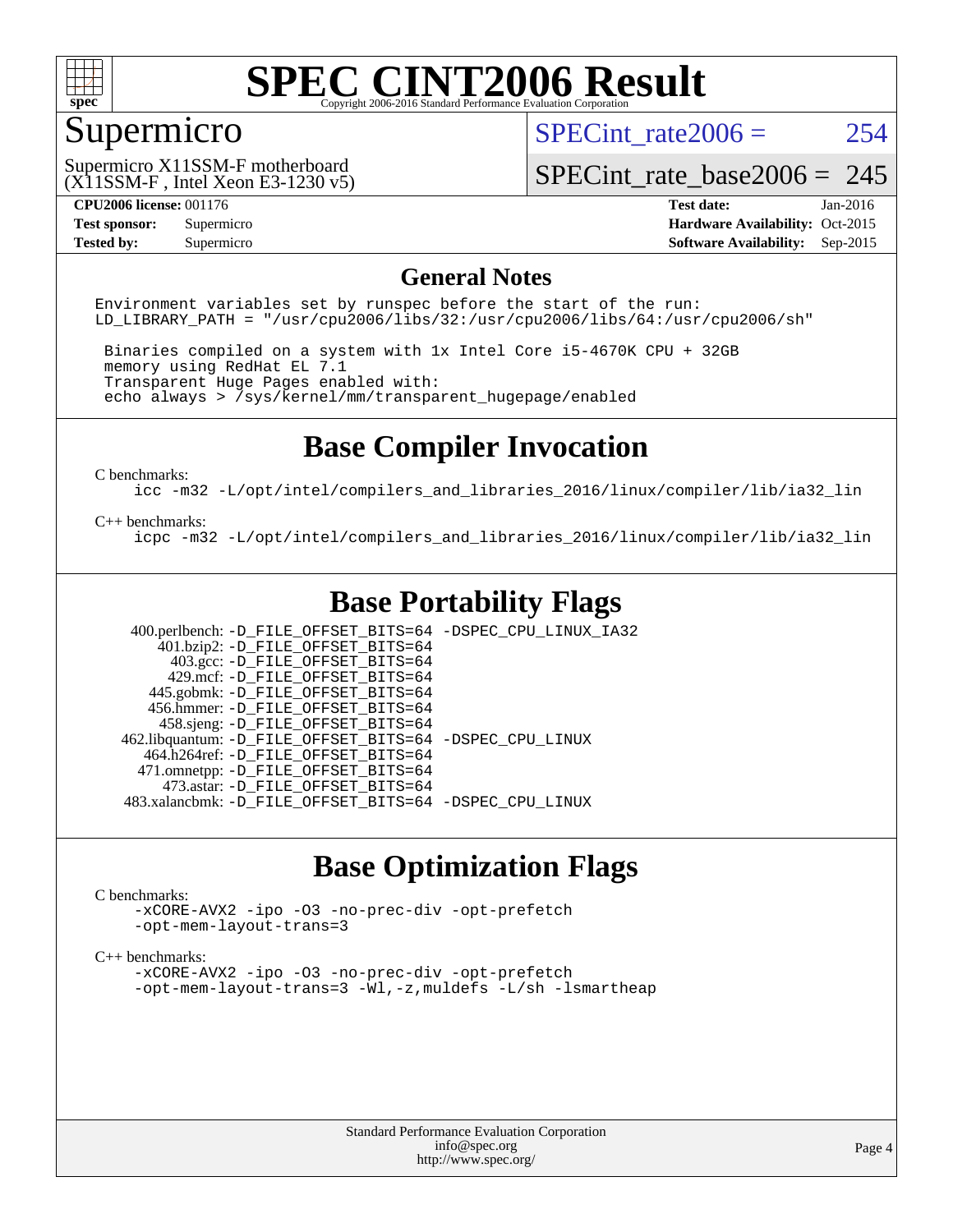

### Supermicro

SPECint rate $2006 = 254$ 

(X11SSM-F , Intel Xeon E3-1230 v5) Supermicro X11SSM-F motherboard

[SPECint\\_rate\\_base2006 =](http://www.spec.org/auto/cpu2006/Docs/result-fields.html#SPECintratebase2006) 245

**[CPU2006 license:](http://www.spec.org/auto/cpu2006/Docs/result-fields.html#CPU2006license)** 001176 **[Test date:](http://www.spec.org/auto/cpu2006/Docs/result-fields.html#Testdate)** Jan-2016 **[Test sponsor:](http://www.spec.org/auto/cpu2006/Docs/result-fields.html#Testsponsor)** Supermicro Supermicro **[Hardware Availability:](http://www.spec.org/auto/cpu2006/Docs/result-fields.html#HardwareAvailability)** Oct-2015 **[Tested by:](http://www.spec.org/auto/cpu2006/Docs/result-fields.html#Testedby)** Supermicro **Supermicro [Software Availability:](http://www.spec.org/auto/cpu2006/Docs/result-fields.html#SoftwareAvailability)** Sep-2015

### **[Base Other Flags](http://www.spec.org/auto/cpu2006/Docs/result-fields.html#BaseOtherFlags)**

[C benchmarks](http://www.spec.org/auto/cpu2006/Docs/result-fields.html#Cbenchmarks):

403.gcc: [-Dalloca=\\_alloca](http://www.spec.org/cpu2006/results/res2016q1/cpu2006-20160120-38742.flags.html#b403.gcc_baseEXTRA_CFLAGS_Dalloca_be3056838c12de2578596ca5467af7f3)

### **[Peak Compiler Invocation](http://www.spec.org/auto/cpu2006/Docs/result-fields.html#PeakCompilerInvocation)**

[C benchmarks \(except as noted below\)](http://www.spec.org/auto/cpu2006/Docs/result-fields.html#Cbenchmarksexceptasnotedbelow):

[icc -m32 -L/opt/intel/compilers\\_and\\_libraries\\_2016/linux/compiler/lib/ia32\\_lin](http://www.spec.org/cpu2006/results/res2016q1/cpu2006-20160120-38742.flags.html#user_CCpeak_intel_icc_e10256ba5924b668798078a321b0cb3f)

400.perlbench: [icc -m64](http://www.spec.org/cpu2006/results/res2016q1/cpu2006-20160120-38742.flags.html#user_peakCCLD400_perlbench_intel_icc_64bit_bda6cc9af1fdbb0edc3795bac97ada53)

401.bzip2: [icc -m64](http://www.spec.org/cpu2006/results/res2016q1/cpu2006-20160120-38742.flags.html#user_peakCCLD401_bzip2_intel_icc_64bit_bda6cc9af1fdbb0edc3795bac97ada53)

456.hmmer: [icc -m64](http://www.spec.org/cpu2006/results/res2016q1/cpu2006-20160120-38742.flags.html#user_peakCCLD456_hmmer_intel_icc_64bit_bda6cc9af1fdbb0edc3795bac97ada53)

458.sjeng: [icc -m64](http://www.spec.org/cpu2006/results/res2016q1/cpu2006-20160120-38742.flags.html#user_peakCCLD458_sjeng_intel_icc_64bit_bda6cc9af1fdbb0edc3795bac97ada53)

[C++ benchmarks:](http://www.spec.org/auto/cpu2006/Docs/result-fields.html#CXXbenchmarks)

[icpc -m32 -L/opt/intel/compilers\\_and\\_libraries\\_2016/linux/compiler/lib/ia32\\_lin](http://www.spec.org/cpu2006/results/res2016q1/cpu2006-20160120-38742.flags.html#user_CXXpeak_intel_icpc_b4f50a394bdb4597aa5879c16bc3f5c5)

### **[Peak Portability Flags](http://www.spec.org/auto/cpu2006/Docs/result-fields.html#PeakPortabilityFlags)**

 400.perlbench: [-D\\_FILE\\_OFFSET\\_BITS=64](http://www.spec.org/cpu2006/results/res2016q1/cpu2006-20160120-38742.flags.html#user_peakPORTABILITY400_perlbench_file_offset_bits_64_438cf9856305ebd76870a2c6dc2689ab) [-DSPEC\\_CPU\\_LP64](http://www.spec.org/cpu2006/results/res2016q1/cpu2006-20160120-38742.flags.html#b400.perlbench_peakCPORTABILITY_DSPEC_CPU_LP64) [-DSPEC\\_CPU\\_LINUX\\_X64](http://www.spec.org/cpu2006/results/res2016q1/cpu2006-20160120-38742.flags.html#b400.perlbench_peakCPORTABILITY_DSPEC_CPU_LINUX_X64) 401.bzip2: [-D\\_FILE\\_OFFSET\\_BITS=64](http://www.spec.org/cpu2006/results/res2016q1/cpu2006-20160120-38742.flags.html#user_peakPORTABILITY401_bzip2_file_offset_bits_64_438cf9856305ebd76870a2c6dc2689ab) [-DSPEC\\_CPU\\_LP64](http://www.spec.org/cpu2006/results/res2016q1/cpu2006-20160120-38742.flags.html#suite_peakCPORTABILITY401_bzip2_DSPEC_CPU_LP64) 403.gcc: [-D\\_FILE\\_OFFSET\\_BITS=64](http://www.spec.org/cpu2006/results/res2016q1/cpu2006-20160120-38742.flags.html#user_peakPORTABILITY403_gcc_file_offset_bits_64_438cf9856305ebd76870a2c6dc2689ab) 429.mcf: [-D\\_FILE\\_OFFSET\\_BITS=64](http://www.spec.org/cpu2006/results/res2016q1/cpu2006-20160120-38742.flags.html#user_peakPORTABILITY429_mcf_file_offset_bits_64_438cf9856305ebd76870a2c6dc2689ab) 445.gobmk: [-D\\_FILE\\_OFFSET\\_BITS=64](http://www.spec.org/cpu2006/results/res2016q1/cpu2006-20160120-38742.flags.html#user_peakPORTABILITY445_gobmk_file_offset_bits_64_438cf9856305ebd76870a2c6dc2689ab) 456.hmmer: [-D\\_FILE\\_OFFSET\\_BITS=64](http://www.spec.org/cpu2006/results/res2016q1/cpu2006-20160120-38742.flags.html#user_peakPORTABILITY456_hmmer_file_offset_bits_64_438cf9856305ebd76870a2c6dc2689ab) [-DSPEC\\_CPU\\_LP64](http://www.spec.org/cpu2006/results/res2016q1/cpu2006-20160120-38742.flags.html#suite_peakCPORTABILITY456_hmmer_DSPEC_CPU_LP64) 458.sjeng: [-D\\_FILE\\_OFFSET\\_BITS=64](http://www.spec.org/cpu2006/results/res2016q1/cpu2006-20160120-38742.flags.html#user_peakPORTABILITY458_sjeng_file_offset_bits_64_438cf9856305ebd76870a2c6dc2689ab) [-DSPEC\\_CPU\\_LP64](http://www.spec.org/cpu2006/results/res2016q1/cpu2006-20160120-38742.flags.html#suite_peakCPORTABILITY458_sjeng_DSPEC_CPU_LP64) 462.libquantum: [-D\\_FILE\\_OFFSET\\_BITS=64](http://www.spec.org/cpu2006/results/res2016q1/cpu2006-20160120-38742.flags.html#user_peakPORTABILITY462_libquantum_file_offset_bits_64_438cf9856305ebd76870a2c6dc2689ab) [-DSPEC\\_CPU\\_LINUX](http://www.spec.org/cpu2006/results/res2016q1/cpu2006-20160120-38742.flags.html#b462.libquantum_peakCPORTABILITY_DSPEC_CPU_LINUX) 464.h264ref: [-D\\_FILE\\_OFFSET\\_BITS=64](http://www.spec.org/cpu2006/results/res2016q1/cpu2006-20160120-38742.flags.html#user_peakPORTABILITY464_h264ref_file_offset_bits_64_438cf9856305ebd76870a2c6dc2689ab) 471.omnetpp: [-D\\_FILE\\_OFFSET\\_BITS=64](http://www.spec.org/cpu2006/results/res2016q1/cpu2006-20160120-38742.flags.html#user_peakPORTABILITY471_omnetpp_file_offset_bits_64_438cf9856305ebd76870a2c6dc2689ab) 473.astar: [-D\\_FILE\\_OFFSET\\_BITS=64](http://www.spec.org/cpu2006/results/res2016q1/cpu2006-20160120-38742.flags.html#user_peakPORTABILITY473_astar_file_offset_bits_64_438cf9856305ebd76870a2c6dc2689ab) 483.xalancbmk: [-D\\_FILE\\_OFFSET\\_BITS=64](http://www.spec.org/cpu2006/results/res2016q1/cpu2006-20160120-38742.flags.html#user_peakPORTABILITY483_xalancbmk_file_offset_bits_64_438cf9856305ebd76870a2c6dc2689ab) [-DSPEC\\_CPU\\_LINUX](http://www.spec.org/cpu2006/results/res2016q1/cpu2006-20160120-38742.flags.html#b483.xalancbmk_peakCXXPORTABILITY_DSPEC_CPU_LINUX)

## **[Peak Optimization Flags](http://www.spec.org/auto/cpu2006/Docs/result-fields.html#PeakOptimizationFlags)**

[C benchmarks](http://www.spec.org/auto/cpu2006/Docs/result-fields.html#Cbenchmarks):

 400.perlbench: [-xCORE-AVX2](http://www.spec.org/cpu2006/results/res2016q1/cpu2006-20160120-38742.flags.html#user_peakPASS2_CFLAGSPASS2_LDCFLAGS400_perlbench_f-xAVX2_5f5fc0cbe2c9f62c816d3e45806c70d7)(pass 2) [-prof-gen:threadsafe](http://www.spec.org/cpu2006/results/res2016q1/cpu2006-20160120-38742.flags.html#user_peakPASS1_CFLAGSPASS1_LDCFLAGS400_perlbench_prof_gen_21a26eb79f378b550acd7bec9fe4467a)(pass 1) [-ipo](http://www.spec.org/cpu2006/results/res2016q1/cpu2006-20160120-38742.flags.html#user_peakPASS2_CFLAGSPASS2_LDCFLAGS400_perlbench_f-ipo)(pass 2) [-O3](http://www.spec.org/cpu2006/results/res2016q1/cpu2006-20160120-38742.flags.html#user_peakPASS2_CFLAGSPASS2_LDCFLAGS400_perlbench_f-O3)(pass 2) [-no-prec-div](http://www.spec.org/cpu2006/results/res2016q1/cpu2006-20160120-38742.flags.html#user_peakPASS2_CFLAGSPASS2_LDCFLAGS400_perlbench_f-no-prec-div)(pass 2) [-par-num-threads=1](http://www.spec.org/cpu2006/results/res2016q1/cpu2006-20160120-38742.flags.html#user_peakPASS1_CFLAGSPASS1_LDCFLAGS400_perlbench_par_num_threads_786a6ff141b4e9e90432e998842df6c2)(pass 1) [-prof-use](http://www.spec.org/cpu2006/results/res2016q1/cpu2006-20160120-38742.flags.html#user_peakPASS2_CFLAGSPASS2_LDCFLAGS400_perlbench_prof_use_bccf7792157ff70d64e32fe3e1250b55)(pass 2) [-auto-ilp32](http://www.spec.org/cpu2006/results/res2016q1/cpu2006-20160120-38742.flags.html#user_peakCOPTIMIZE400_perlbench_f-auto-ilp32)

Continued on next page

Standard Performance Evaluation Corporation [info@spec.org](mailto:info@spec.org) <http://www.spec.org/>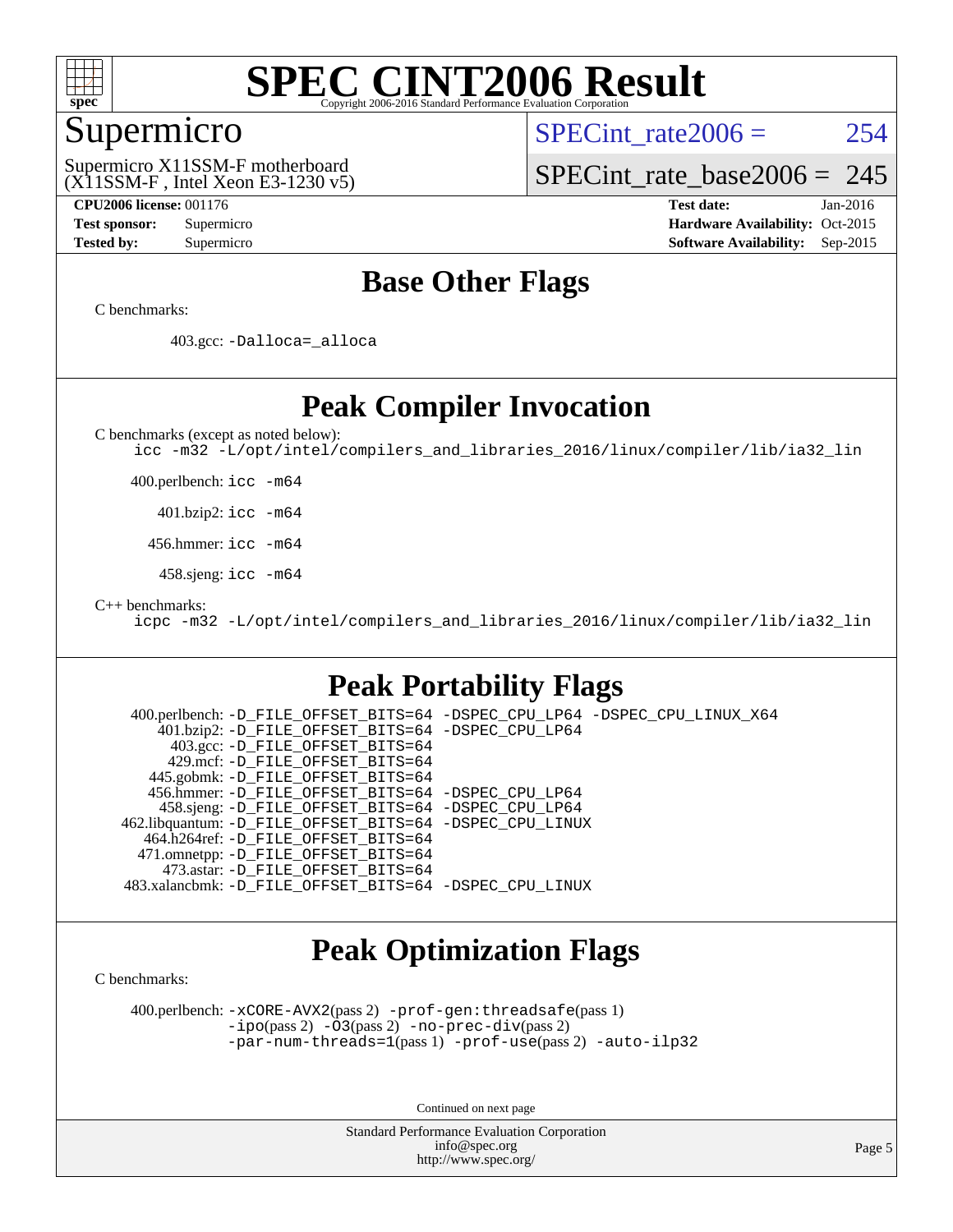

## Supermicro

SPECint rate $2006 = 254$ 

(X11SSM-F , Intel Xeon E3-1230 v5) Supermicro X11SSM-F motherboard

SPECint rate base2006 =  $245$ 

| <b>Test sponsor:</b> | Supermicro |
|----------------------|------------|
| <b>Tested by:</b>    | Supermicro |

**[CPU2006 license:](http://www.spec.org/auto/cpu2006/Docs/result-fields.html#CPU2006license)** 001176 **[Test date:](http://www.spec.org/auto/cpu2006/Docs/result-fields.html#Testdate)** Jan-2016 **[Hardware Availability:](http://www.spec.org/auto/cpu2006/Docs/result-fields.html#HardwareAvailability)** Oct-2015 **[Software Availability:](http://www.spec.org/auto/cpu2006/Docs/result-fields.html#SoftwareAvailability)** Sep-2015

## **[Peak Optimization Flags \(Continued\)](http://www.spec.org/auto/cpu2006/Docs/result-fields.html#PeakOptimizationFlags)**

 401.bzip2: [-xCORE-AVX2](http://www.spec.org/cpu2006/results/res2016q1/cpu2006-20160120-38742.flags.html#user_peakPASS2_CFLAGSPASS2_LDCFLAGS401_bzip2_f-xAVX2_5f5fc0cbe2c9f62c816d3e45806c70d7)(pass 2) [-prof-gen:threadsafe](http://www.spec.org/cpu2006/results/res2016q1/cpu2006-20160120-38742.flags.html#user_peakPASS1_CFLAGSPASS1_LDCFLAGS401_bzip2_prof_gen_21a26eb79f378b550acd7bec9fe4467a)(pass 1)  $-i\text{po}(pass 2) -\text{O3}(pass 2)$  [-no-prec-div](http://www.spec.org/cpu2006/results/res2016q1/cpu2006-20160120-38742.flags.html#user_peakPASS2_CFLAGSPASS2_LDCFLAGS401_bzip2_f-no-prec-div)(pass 2) [-par-num-threads=1](http://www.spec.org/cpu2006/results/res2016q1/cpu2006-20160120-38742.flags.html#user_peakPASS1_CFLAGSPASS1_LDCFLAGS401_bzip2_par_num_threads_786a6ff141b4e9e90432e998842df6c2)(pass 1) [-prof-use](http://www.spec.org/cpu2006/results/res2016q1/cpu2006-20160120-38742.flags.html#user_peakPASS2_CFLAGSPASS2_LDCFLAGS401_bzip2_prof_use_bccf7792157ff70d64e32fe3e1250b55)(pass 2) [-opt-prefetch](http://www.spec.org/cpu2006/results/res2016q1/cpu2006-20160120-38742.flags.html#user_peakCOPTIMIZE401_bzip2_f-opt-prefetch) [-auto-ilp32](http://www.spec.org/cpu2006/results/res2016q1/cpu2006-20160120-38742.flags.html#user_peakCOPTIMIZE401_bzip2_f-auto-ilp32) [-ansi-alias](http://www.spec.org/cpu2006/results/res2016q1/cpu2006-20160120-38742.flags.html#user_peakCOPTIMIZE401_bzip2_f-ansi-alias) 403.gcc: [-xCORE-AVX2](http://www.spec.org/cpu2006/results/res2016q1/cpu2006-20160120-38742.flags.html#user_peakCOPTIMIZE403_gcc_f-xAVX2_5f5fc0cbe2c9f62c816d3e45806c70d7) [-ipo](http://www.spec.org/cpu2006/results/res2016q1/cpu2006-20160120-38742.flags.html#user_peakCOPTIMIZE403_gcc_f-ipo) [-O3](http://www.spec.org/cpu2006/results/res2016q1/cpu2006-20160120-38742.flags.html#user_peakCOPTIMIZE403_gcc_f-O3) [-no-prec-div](http://www.spec.org/cpu2006/results/res2016q1/cpu2006-20160120-38742.flags.html#user_peakCOPTIMIZE403_gcc_f-no-prec-div)  $429$ .mcf: basepeak = yes 445.gobmk: [-xCORE-AVX2](http://www.spec.org/cpu2006/results/res2016q1/cpu2006-20160120-38742.flags.html#user_peakPASS2_CFLAGSPASS2_LDCFLAGS445_gobmk_f-xAVX2_5f5fc0cbe2c9f62c816d3e45806c70d7)(pass 2) [-prof-gen:threadsafe](http://www.spec.org/cpu2006/results/res2016q1/cpu2006-20160120-38742.flags.html#user_peakPASS1_CFLAGSPASS1_LDCFLAGS445_gobmk_prof_gen_21a26eb79f378b550acd7bec9fe4467a)(pass 1) [-prof-use](http://www.spec.org/cpu2006/results/res2016q1/cpu2006-20160120-38742.flags.html#user_peakPASS2_CFLAGSPASS2_LDCFLAGS445_gobmk_prof_use_bccf7792157ff70d64e32fe3e1250b55)(pass 2) [-par-num-threads=1](http://www.spec.org/cpu2006/results/res2016q1/cpu2006-20160120-38742.flags.html#user_peakPASS1_CFLAGSPASS1_LDCFLAGS445_gobmk_par_num_threads_786a6ff141b4e9e90432e998842df6c2)(pass 1) [-ansi-alias](http://www.spec.org/cpu2006/results/res2016q1/cpu2006-20160120-38742.flags.html#user_peakCOPTIMIZE445_gobmk_f-ansi-alias) [-opt-mem-layout-trans=3](http://www.spec.org/cpu2006/results/res2016q1/cpu2006-20160120-38742.flags.html#user_peakCOPTIMIZE445_gobmk_f-opt-mem-layout-trans_a7b82ad4bd7abf52556d4961a2ae94d5) 456.hmmer: [-xCORE-AVX2](http://www.spec.org/cpu2006/results/res2016q1/cpu2006-20160120-38742.flags.html#user_peakCOPTIMIZE456_hmmer_f-xAVX2_5f5fc0cbe2c9f62c816d3e45806c70d7) [-ipo](http://www.spec.org/cpu2006/results/res2016q1/cpu2006-20160120-38742.flags.html#user_peakCOPTIMIZE456_hmmer_f-ipo) [-O3](http://www.spec.org/cpu2006/results/res2016q1/cpu2006-20160120-38742.flags.html#user_peakCOPTIMIZE456_hmmer_f-O3) [-no-prec-div](http://www.spec.org/cpu2006/results/res2016q1/cpu2006-20160120-38742.flags.html#user_peakCOPTIMIZE456_hmmer_f-no-prec-div) [-unroll2](http://www.spec.org/cpu2006/results/res2016q1/cpu2006-20160120-38742.flags.html#user_peakCOPTIMIZE456_hmmer_f-unroll_784dae83bebfb236979b41d2422d7ec2) [-auto-ilp32](http://www.spec.org/cpu2006/results/res2016q1/cpu2006-20160120-38742.flags.html#user_peakCOPTIMIZE456_hmmer_f-auto-ilp32) 458.sjeng: [-xCORE-AVX2](http://www.spec.org/cpu2006/results/res2016q1/cpu2006-20160120-38742.flags.html#user_peakPASS2_CFLAGSPASS2_LDCFLAGS458_sjeng_f-xAVX2_5f5fc0cbe2c9f62c816d3e45806c70d7)(pass 2) [-prof-gen:threadsafe](http://www.spec.org/cpu2006/results/res2016q1/cpu2006-20160120-38742.flags.html#user_peakPASS1_CFLAGSPASS1_LDCFLAGS458_sjeng_prof_gen_21a26eb79f378b550acd7bec9fe4467a)(pass 1)  $-i\text{po}(pass 2) -\overline{O}3(pass 2)$  [-no-prec-div](http://www.spec.org/cpu2006/results/res2016q1/cpu2006-20160120-38742.flags.html#user_peakPASS2_CFLAGSPASS2_LDCFLAGS458_sjeng_f-no-prec-div)(pass 2) [-par-num-threads=1](http://www.spec.org/cpu2006/results/res2016q1/cpu2006-20160120-38742.flags.html#user_peakPASS1_CFLAGSPASS1_LDCFLAGS458_sjeng_par_num_threads_786a6ff141b4e9e90432e998842df6c2)(pass 1) [-prof-use](http://www.spec.org/cpu2006/results/res2016q1/cpu2006-20160120-38742.flags.html#user_peakPASS2_CFLAGSPASS2_LDCFLAGS458_sjeng_prof_use_bccf7792157ff70d64e32fe3e1250b55)(pass 2) [-unroll4](http://www.spec.org/cpu2006/results/res2016q1/cpu2006-20160120-38742.flags.html#user_peakCOPTIMIZE458_sjeng_f-unroll_4e5e4ed65b7fd20bdcd365bec371b81f) [-auto-ilp32](http://www.spec.org/cpu2006/results/res2016q1/cpu2006-20160120-38742.flags.html#user_peakCOPTIMIZE458_sjeng_f-auto-ilp32) 462.libquantum: basepeak = yes 464.h264ref: [-xCORE-AVX2](http://www.spec.org/cpu2006/results/res2016q1/cpu2006-20160120-38742.flags.html#user_peakPASS2_CFLAGSPASS2_LDCFLAGS464_h264ref_f-xAVX2_5f5fc0cbe2c9f62c816d3e45806c70d7)(pass 2) [-prof-gen:threadsafe](http://www.spec.org/cpu2006/results/res2016q1/cpu2006-20160120-38742.flags.html#user_peakPASS1_CFLAGSPASS1_LDCFLAGS464_h264ref_prof_gen_21a26eb79f378b550acd7bec9fe4467a)(pass 1) [-ipo](http://www.spec.org/cpu2006/results/res2016q1/cpu2006-20160120-38742.flags.html#user_peakPASS2_CFLAGSPASS2_LDCFLAGS464_h264ref_f-ipo)(pass 2) [-O3](http://www.spec.org/cpu2006/results/res2016q1/cpu2006-20160120-38742.flags.html#user_peakPASS2_CFLAGSPASS2_LDCFLAGS464_h264ref_f-O3)(pass 2) [-no-prec-div](http://www.spec.org/cpu2006/results/res2016q1/cpu2006-20160120-38742.flags.html#user_peakPASS2_CFLAGSPASS2_LDCFLAGS464_h264ref_f-no-prec-div)(pass 2) [-par-num-threads=1](http://www.spec.org/cpu2006/results/res2016q1/cpu2006-20160120-38742.flags.html#user_peakPASS1_CFLAGSPASS1_LDCFLAGS464_h264ref_par_num_threads_786a6ff141b4e9e90432e998842df6c2)(pass 1) [-prof-use](http://www.spec.org/cpu2006/results/res2016q1/cpu2006-20160120-38742.flags.html#user_peakPASS2_CFLAGSPASS2_LDCFLAGS464_h264ref_prof_use_bccf7792157ff70d64e32fe3e1250b55)(pass 2) [-unroll2](http://www.spec.org/cpu2006/results/res2016q1/cpu2006-20160120-38742.flags.html#user_peakCOPTIMIZE464_h264ref_f-unroll_784dae83bebfb236979b41d2422d7ec2) [-ansi-alias](http://www.spec.org/cpu2006/results/res2016q1/cpu2006-20160120-38742.flags.html#user_peakCOPTIMIZE464_h264ref_f-ansi-alias) [C++ benchmarks:](http://www.spec.org/auto/cpu2006/Docs/result-fields.html#CXXbenchmarks) 471.omnetpp: [-xCORE-AVX2](http://www.spec.org/cpu2006/results/res2016q1/cpu2006-20160120-38742.flags.html#user_peakPASS2_CXXFLAGSPASS2_LDCXXFLAGS471_omnetpp_f-xAVX2_5f5fc0cbe2c9f62c816d3e45806c70d7)(pass 2) [-prof-gen:threadsafe](http://www.spec.org/cpu2006/results/res2016q1/cpu2006-20160120-38742.flags.html#user_peakPASS1_CXXFLAGSPASS1_LDCXXFLAGS471_omnetpp_prof_gen_21a26eb79f378b550acd7bec9fe4467a)(pass 1)  $-ipo(pass 2) -\overline{03(pass 2)}$  $-ipo(pass 2) -\overline{03(pass 2)}$  [-no-prec-div](http://www.spec.org/cpu2006/results/res2016q1/cpu2006-20160120-38742.flags.html#user_peakPASS2_CXXFLAGSPASS2_LDCXXFLAGS471_omnetpp_f-no-prec-div)(pass 2) [-par-num-threads=1](http://www.spec.org/cpu2006/results/res2016q1/cpu2006-20160120-38742.flags.html#user_peakPASS1_CXXFLAGSPASS1_LDCXXFLAGS471_omnetpp_par_num_threads_786a6ff141b4e9e90432e998842df6c2)(pass 1) [-prof-use](http://www.spec.org/cpu2006/results/res2016q1/cpu2006-20160120-38742.flags.html#user_peakPASS2_CXXFLAGSPASS2_LDCXXFLAGS471_omnetpp_prof_use_bccf7792157ff70d64e32fe3e1250b55)(pass 2) [-ansi-alias](http://www.spec.org/cpu2006/results/res2016q1/cpu2006-20160120-38742.flags.html#user_peakCXXOPTIMIZE471_omnetpp_f-ansi-alias) [-opt-ra-region-strategy=block](http://www.spec.org/cpu2006/results/res2016q1/cpu2006-20160120-38742.flags.html#user_peakCXXOPTIMIZE471_omnetpp_f-opt-ra-region-strategy_a0a37c372d03933b2a18d4af463c1f69) [-Wl,-z,muldefs](http://www.spec.org/cpu2006/results/res2016q1/cpu2006-20160120-38742.flags.html#user_peakEXTRA_LDFLAGS471_omnetpp_link_force_multiple1_74079c344b956b9658436fd1b6dd3a8a) [-L/sh -lsmartheap](http://www.spec.org/cpu2006/results/res2016q1/cpu2006-20160120-38742.flags.html#user_peakEXTRA_LIBS471_omnetpp_SmartHeap_32f6c82aa1ed9c52345d30cf6e4a0499) 473.astar: basepeak = yes

## **[Peak Other Flags](http://www.spec.org/auto/cpu2006/Docs/result-fields.html#PeakOtherFlags)**

[C benchmarks](http://www.spec.org/auto/cpu2006/Docs/result-fields.html#Cbenchmarks):

403.gcc: [-Dalloca=\\_alloca](http://www.spec.org/cpu2006/results/res2016q1/cpu2006-20160120-38742.flags.html#b403.gcc_peakEXTRA_CFLAGS_Dalloca_be3056838c12de2578596ca5467af7f3)

483.xalancbmk: basepeak = yes